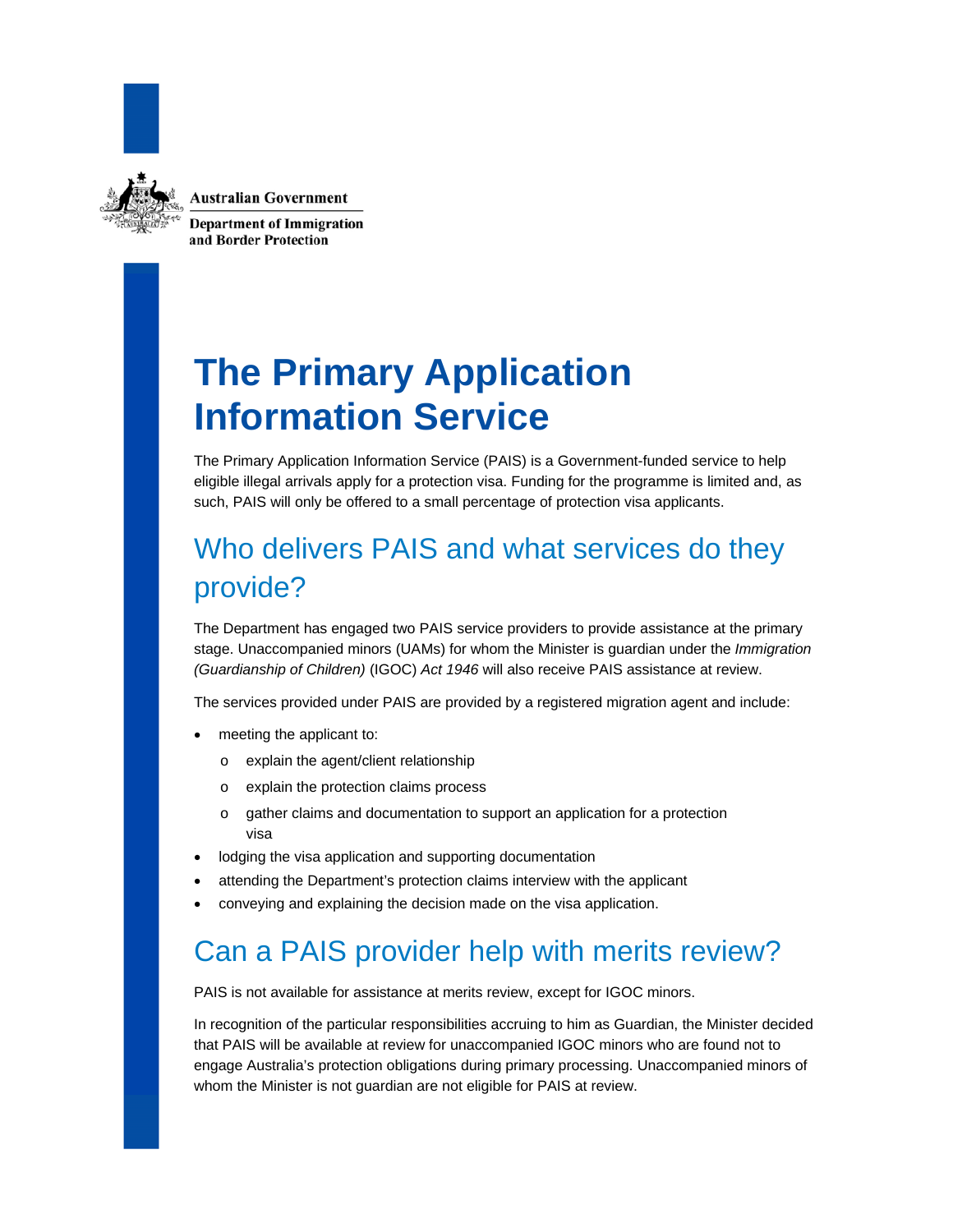### Who can receive PAIS?

The Department is assessing illegal maritime arrivals (IMAs) for their eligibility to receive PAIS, before inviting them to apply for a Temporary Protection visa (TPV) or a Safe Haven Enterprise visa (SHEV).

The Department also assesses unauthorised air arrivals (UAAs) for PAIS eligibility at the time they indicate their intention to apply for a TPV or SHEV.

UAAs who entered Australia on or after 13 April 2015 or IMAs (irrespective of their arrival date) might be eligible for assistance under PAIS if they satisfy criterion 4 **or** all of criteria 1-3.

- 1. At the time of the relevant PAIS assessment, they have not engaged a registered migration agent for assistance in relation to a temporary or permanent protection visa application.
- 2. They have not previously had a valid protection application considered in Australia.
- 3. They are, at the time of assessment, an adult in relation to whom the Department considers it to be **in the best interests of Government** to provide assistance to ensure their claims are presented and able to be considered, in particular, a person regarded as being **exceptionally vulnerable***.*

#### **OR**

4. They are, at the time of assessment, an unaccompanied minor.

### How does the Department assess PAIS eligibility?

The Department can identify and refer applicants for PAIS assistance at any time between:

- for IMAs: inviting them to apply for a TPV or SHEV and making a primary visa decision
- for UAAs: indication that the UAA is considering lodging a protection visa application and the Department making a primary visa decision.

An assessing officer could consider a person eligible for PAIS based on information held on departmental systems and/or after observing or being notified of certain vulnerabilities.

The Department has two assessment processes:

- an initial assessment: a departmentally-initiated assessment prior to an invitation to apply for IMAs or on indication that a UAA is considering lodging a protection visa application, which considers system information
- a subsequent assessment: a referral-based assessment whereby anyone can request a PAIS eligibility assessment for an individual and can submit supporting information for consideration.

There is no legislation that provides for merits review of a PAIS eligibility assessment.